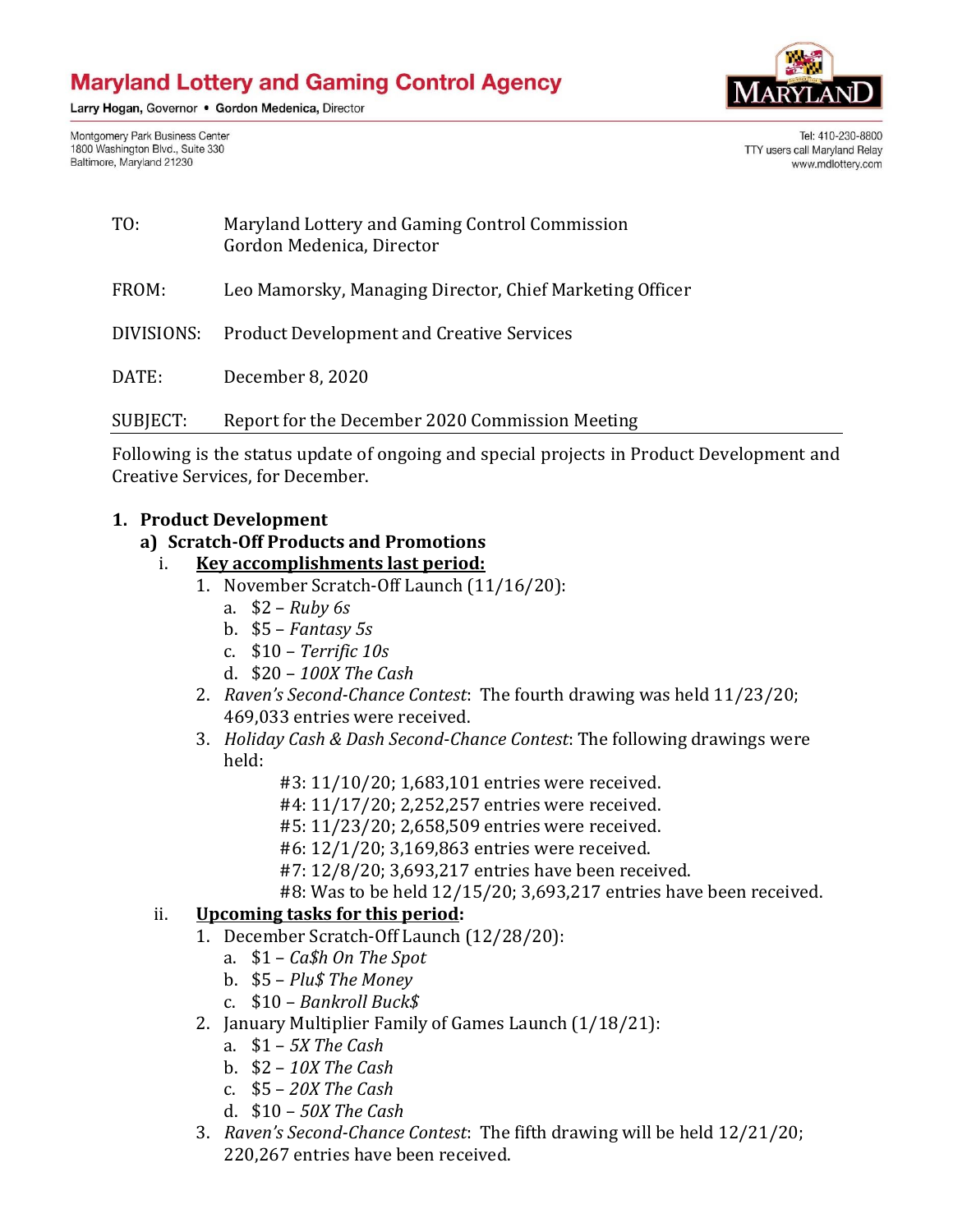Larry Hogan, Governor . Gordon Medenica, Director

Montgomery Park Business Center 1800 Washington Blvd., Suite 330 Baltimore, Maryland 21230



Tel: 410-230-8800 TTY users call Maryland Relay www.mdlottery.com

4. *Multiplier Second*-*Chance Contest*: Players may enter non-winning tickets into their My Lottery Rewards account for a chance to win cash. Once a ticket is submitted, second-chance contest entries will be determined via the "Multiplier wheel". Entries will be cumulative. Additionally, this contest has a new feature: "surprise" bonus drawings that will occur in between each regular drawing date (Four scheduled drawings plus three bonus drawings, totals seven drawings). Players will be notified a day or so before the drawing to create a sense of urgency.

#### **b) Draw and Monitor Game Products and Promotions**

#### i. **Key accomplishments:**

- 1. *ThanksWINNING All Games Promotion:* From 11/2/20 12/6/20 (5 weeks) Players can see three different awards when purchasing any terminal game (including FAST PLAY). On an Nth ticket basis, players could receive:
	- \$1 Instant win voucher
	- \$2 Instant win voucher
	- A free \$1 Snow Me the Money FAST PLAY ticket
- 2. *Pick 3 & Pick 4 Let It Snow Promotion:* From 12/7 1/3/21 (4 weeks) the Pick 3 and Pick 4 Let It Snow Promotion returns. Designed to reward the most loyal of our core players, this year the promotion also introduces those players to the FAST PLAY product line. During the promotional period, any Pick 3 or Pick 4 purchase may generate (on an Nth ticket basis) a receipt for a \$2 or \$5 instant win voucher, or a free \$5 Jack Frost Jackpot FAST PLAY ticket.
- 3. *Holiday Keno Sprinkler:* From 12/7 1/3/21 (4 weeks) players will have the chance to Double or Triple their prizes when playing Keno. Doublers and Triplers may be produced based on an Nth basis for Keno, Keno Bonus, Keno Super Bonus & Packaged Keno to Go tickets. If the player's numbers are winners, their winnings will be doubled or tripled.

#### ii. **Upcoming tasks**:

1. *Racetrax "Race into 2021":* From 12/31/20 – 1/2/21 (3 days) any player that makes a \$6 Racetrax purchase will receive a \$1 discount. The maximum discount received will be \$5 off any ticket valued at \$30 or more.

#### **c) FAST PLAY Products and Promotions**

#### i. **Upcoming tasks**:

- 1. January FAST PLAY Launch (1/4/21)
	- a. \$2 *– Blackjack*
	- b. \$3 *– Why Did the Chicken Cross the Road?*
	- c. \$5 *– Chili Pepper Payout (Progressive)*
	- d. \$20 *– Diamond Mine (Progressive)*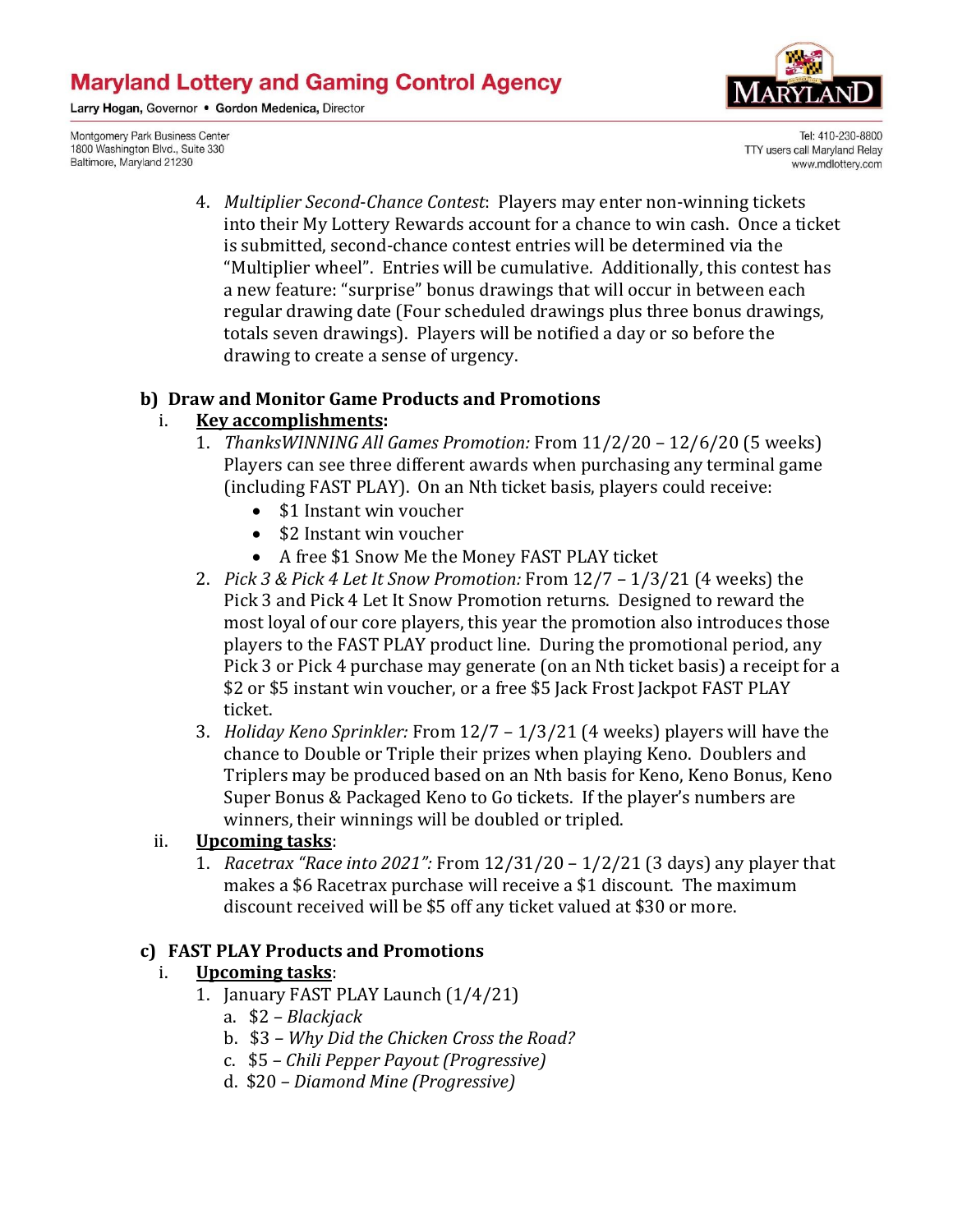Larry Hogan, Governor . Gordon Medenica, Director

Montgomery Park Business Center 1800 Washington Blvd., Suite 330 Baltimore, Maryland 21230



Tel: 410-230-8800 TTY users call Maryland Relay www.mdlottery.com

#### **2. Creative Services**

#### **a) Traditional Advertising**

#### **i. Key accomplishments:**

- 1. *Holiday Scratch-Offs*: Completed production of the *Holiday* television and radio spots, as well as all digital and out-of-home creative materials. Statewide media began on 11/26 and will continue to run through 12/24.
- 2. *FAST PLAY*: Worked with GVK to develop creative materials for existing assets (LIMs, digital billboards, website, social media) to support the launch of new *FAST PLAY* games in early January. Communications will focus on games with progressive jackpots.
- 3. *X the Cash Family of Games*  reviewed initial creative materials and media plans to support the launch of the *X the Cash Family of Games*.
- 4. *Willy Wonka Scratch-Off*: Began planning for the second launch of the popular *Willy Wonka* scratch-off*.*
- 5. *University of Maryland*: Worked with 9Rooftops to evaluate a proposal from the *University of Maryland* for their 2021 basketball season.
- 6. *Towson University*: Finalized a sponsorship with *Towson University* to support the basketball and lacrosse seasons. Produced all creative assets for the basketball season.
- 7. *Walmart*  Worked with GVK to finalize merchandising materials that will support the launch of Lottery sales in Walmart locations.

## ii. **Upcoming tasks:**

- 1. *X the Cash Family of Games*: Work with GKV and 9Rooftops to finalize creative materials and media support for the launch of the *X the Cash Family of Games*.
- 2. *FAST PLAY*: Finalize and produce materials that will be used to support the new game launch in early January.
- 3. *\$30 VIP Club and \$10 Cash Scratch-offs*  Work with GKV and 9Rooftops to develop digital-centric marketing plans to support the launch of these companion scratch tickets.
- 4. *Willy Wonka Scratch-Off*: Work with licensor to determine the point-of-sale needs for the *Willy Wonka* scratch-off. Begin discussions with GKV and 9Rooftops to develop the marketing plan and elements that will support this game.
- 5. *University of Maryland*: Continue discussions about the feasibility of a 2021 sponsorship with the *University of Maryland* basketball program.
- 6. *Orioles and MASN*-TV: Begin discussions with the *Orioles* and *MASN-TV* about sponsorships for the 2021 MLB season.

## **b) My Lottery Rewards**

## **i. Key accomplishments:**

- 1. 38,068 players engaged with *My Lottery Rewards* during November 2020; up 1% vs. October 2020.
- 2. The *Holiday Luck X5* scratch-off was the most entered ticket during November 2020.